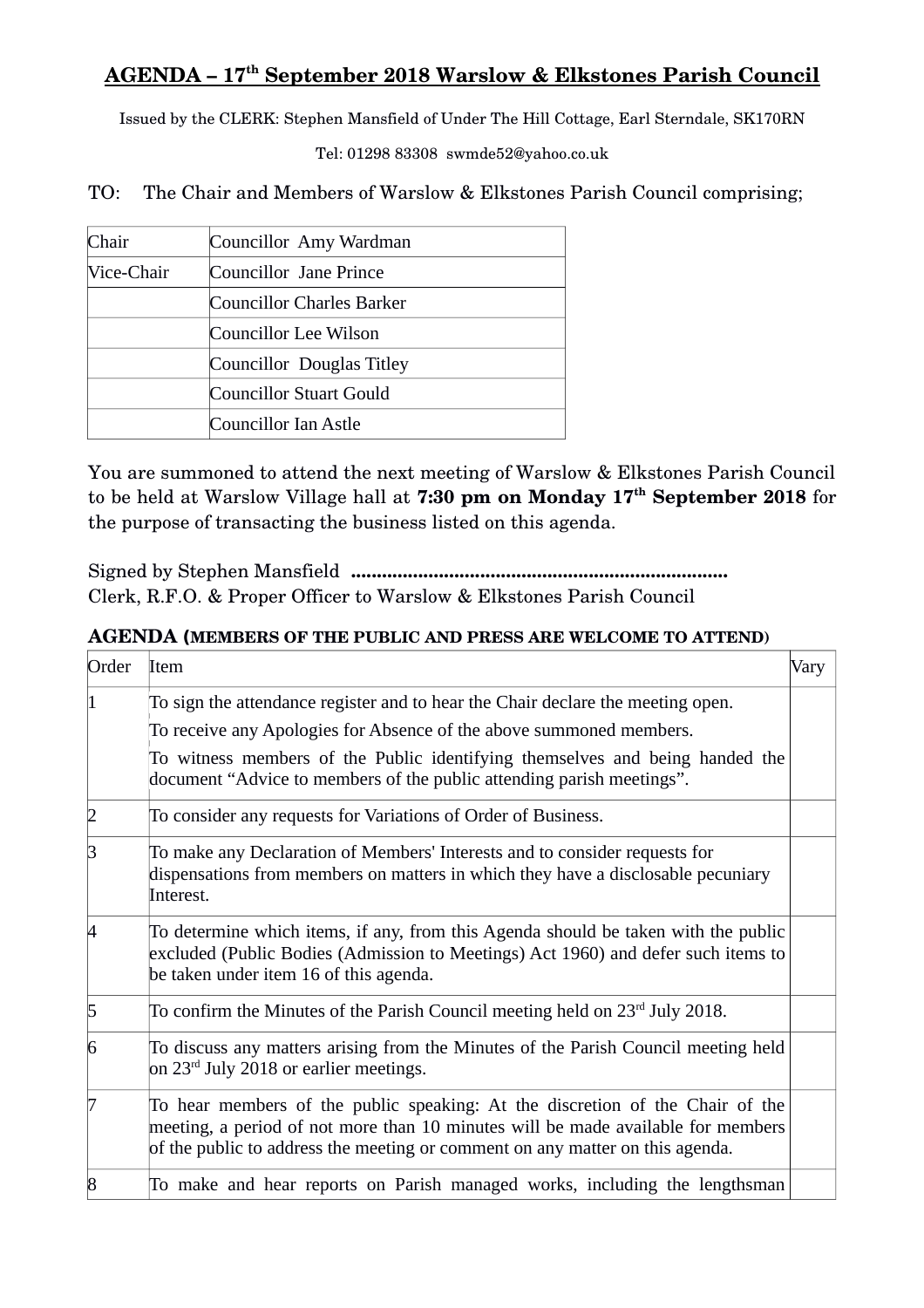## **AGENDA – 17th September 2018 Warslow & Elkstones Parish Council**

|                | scheme, or works being undertaken in the Parish but managed by other agencies.<br>$(8.1)$ Telephone kiosk – installation of signage.<br>8.2) Siting of defibrillator in Elkstones signage needed?<br>8.3) Lengthsman scheme – update on work done. Training and other legal<br>requirements. Parish Council policy on weed management.                                     |
|----------------|----------------------------------------------------------------------------------------------------------------------------------------------------------------------------------------------------------------------------------------------------------------------------------------------------------------------------------------------------------------------------|
| $\overline{9}$ | 9.1) To hear responses to previously made Highway defect reports.<br>9.2) To instruct the Clerk to make reports on Highway defects to SCC.                                                                                                                                                                                                                                 |
| 10             | 10.1) To Conduct a periodic review of Council policies, etc:<br>10.2) Confirm acceptance of new documents on website. This will be based on the<br>documents listed in Minute 23/07/18/10 from the previous meeting.                                                                                                                                                       |
| 11             | Planning<br>$ 11.1\rangle$ To review the Clerk's responses to previously considered applications – none<br>made.<br>11.2) To consider new applications and frame responses<br>NP/SM/0918/0801 Crow Trees Farm Lower Elkstone Warslow Change of use from<br>part agricultural barn to 3 holiday lets.<br>11.3) To hear notifications of Planning Decisions - None received. |
| 12             | To hear the Chairman's announcements<br>12.1) Speed restrictions on Elkstones Lane and Stoneyfold Lane.                                                                                                                                                                                                                                                                    |
| 13             | To hear updates from the Clerk and question the Clerk on any matter.<br>13.1) WW1 Beacon Grant. Funds now available for disbursement to organisers of<br>WW1 events.<br>13.2) Audit results.<br>13.3) Emanuals Lane update on discussions.                                                                                                                                 |
| 14             | Finance<br>14.1) To note current bank balances and transactions dated since the last meeting. To<br>reconcile balances and transactions with the Parish Accounts Records<br>14.2) To authorise payment of the following liabilities of the Parish Council.                                                                                                                 |

| $Chq$ No | Payee/Voucher           | Item                                                                       | Amount  |
|----------|-------------------------|----------------------------------------------------------------------------|---------|
|          | Number                  |                                                                            |         |
|          | Both lengthsmen         | Lengthsman work payments                                                   |         |
|          | <b>S</b> W Mansfield    | Clerk salary August & September                                            | £336.29 |
|          | Under payment of salary | April, May, June, July 2018                                                | £58.18  |
|          | Clerks expenses         | April, May, June, July, Aug, Sept 2018                                     | £174.00 |
|          | K6 Telephone kiosks     | Equipment for telephone kiosk                                              |         |
|          |                         | conversion to defib station                                                |         |
|          | Peaklander              | Electrical work                                                            | £81.00  |
|          | <b>Mather Jamie</b>     | Grouse Farm meadow licence for<br>$pi$ pipeline $-1$ years rent in advance | £5.00   |